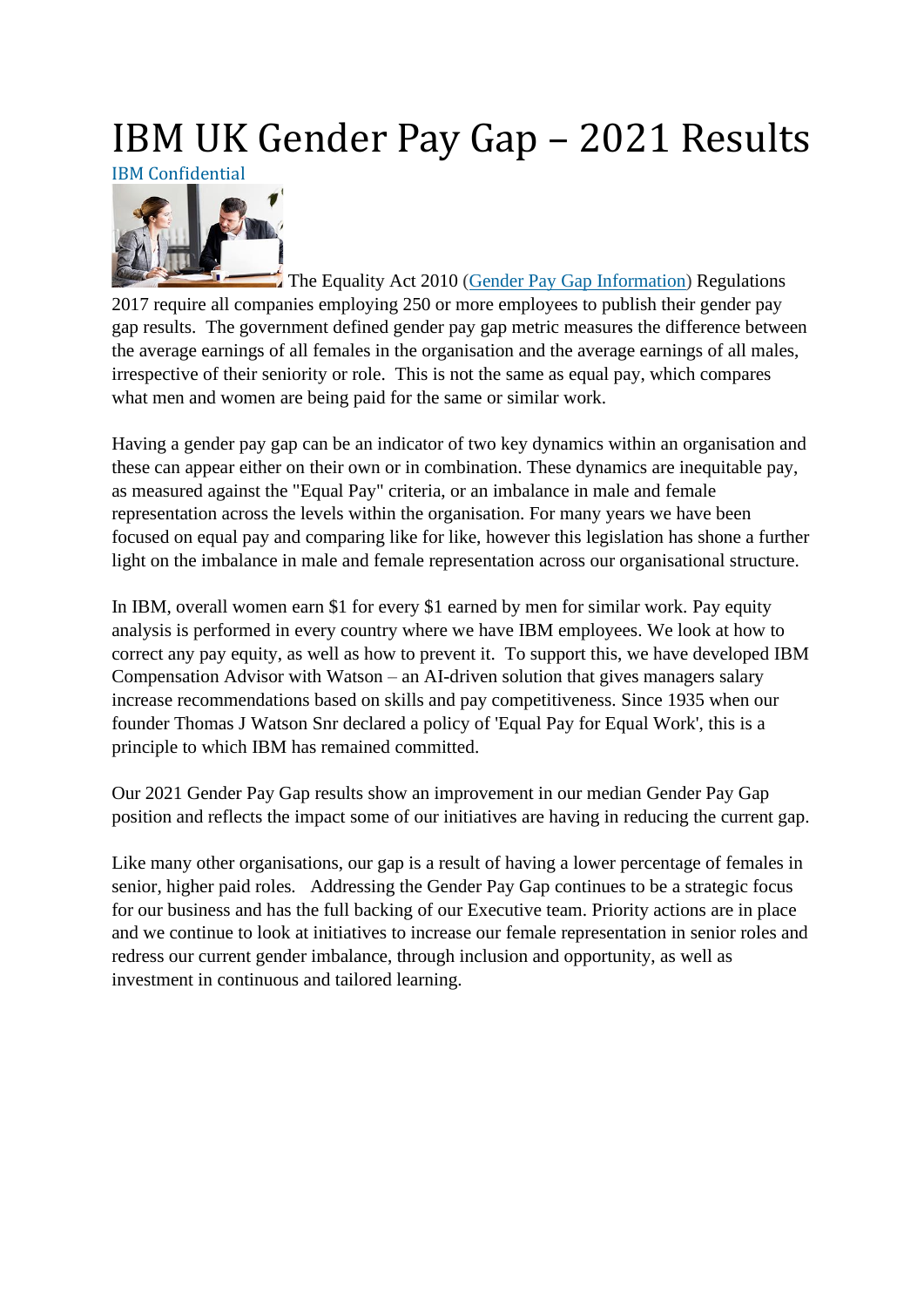## **Snapshot Pay Results**

This is the percentage difference in mean and median pay for all females in the organisation versus all males in the organisation, as at 5th April 2021.



## **Pay Quartiles Results**

This shows the percentage of men and women in each pay quartile. The quartiles are divided into equal employee numbers. Quartile 1 has the lowest paid employees and quartile 4 has the highest paid employees.



## **Bonus Pay Results**

a) This is the percentage difference between mean and median bonus for all females in the organisation who receive a bonus versus all males in the organisation who received a bonus.

b) The proportion of male and female employees who received a bonus during the same 12 month period.

The analysis covers bonuses paid over a 12 month period preceding 5th April 2021.

| Median | Mean  |
|--------|-------|
| 61.4%  | 14.4% |

### Proportion men who received bonus 38.6%

Proportion women who received bonus 27.5%

The gender pay gap is always expressed as a percentage. It is calculated by working out the difference between the average male pay and average female pay and dividing that number by the average male pay. This is expressed as a mean or median.

Mean average - sum of all the values divided by the number of values.

Median average - mid-point value when the data is sorted in ascending order.

2020 Gender Pay Gap results can be viewed by following this link.

#### **Increasing Female Representation**

Gender equality in leadership is a high priority for IBM and we have worked hard to drive progress in this area. Advancing women in the workplace and developing future female leaders continues to remain a key focus.

Whilst we invest in learning and leadership development programmes that benefit women, we recognise that gender equality is created in partnership across the genders. Our IBM Women's Executive Council is a Global group sponsored by one of IBM Senior Vice Presidents, co-chaired by a Vice President and a Global Managing Partner and made up of highly accomplished male and female executives from around the world. These volunteers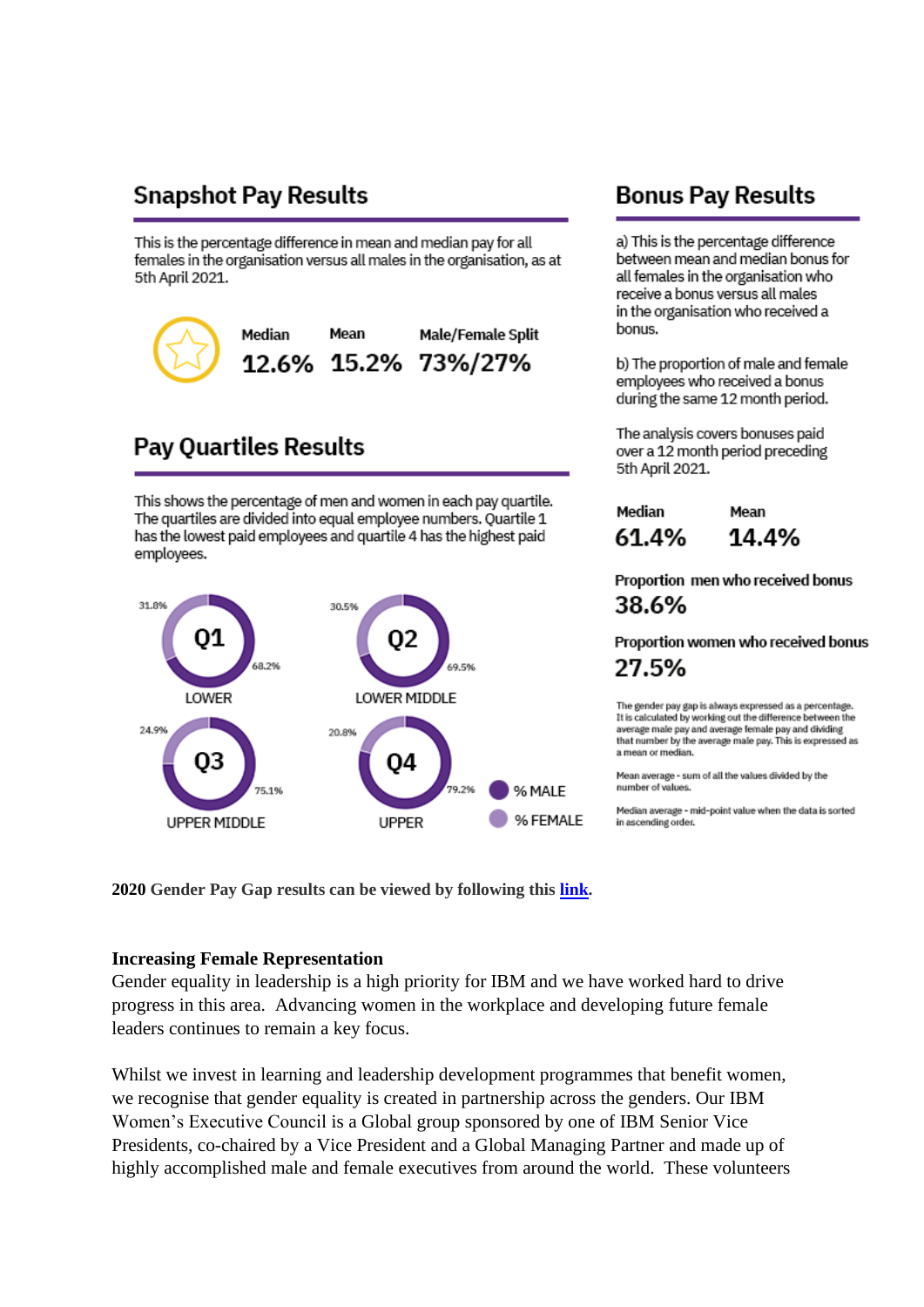are passionate about the attraction, growth, development, engagement with and retention of all women at IBM. As we develop many great female leaders, we also seek to create an environment that attracts the best female talent from the marketplace.

To achieve a gender balance in recruitment, IBM runs events designed specifically to attract and hire females at all levels. We also raise awareness in universities and schools of the exciting range of opportunities IBM has to offer, regardless of background.

Research by the Center for Talent Innovation indicates that following an extended career break, only 73% of highly qualified women who wanted to return to the workplace were able to do so and of those, just 40% found a regular full-time job. The IBM Academy of Technology 'Women in Technology Returning to Work' initiative and programme aims to address this, by offering a structured approach that enables women with technical backgrounds to return to the workforce after a leave of absence or career break. The framework provides a comprehensive set of guidelines and resources to support returning women, paving the way for them to excel in their professional careers in IBM.

#### **Culture of Inclusion**

IBM prides itself on creating a workplace that is inclusive where every employee can bring their whole self to work. The corporation defines this as; 'I Believe, I Belong, I Matter'. In 2020 IBM published the Global Diversity and Inclusion Report which reaffirms that IBM is making significant advances in diversifying our workforce.

IBM recognised that the unique conditions created by the pandemic required some new approaches and policies which were focused on flexibility and wellbeing as well as providing strong support to women. There was a global working at home charter that recognised the importance of the family, where parents were having to home school and support vulnerable family members. To mitigate some of these challenges, employees were offered sabbaticals, the support of Mental Health First Aiders, resilience training, additional manager support and access for all to the Employee Assistance Programmes. The creation of a new Carers community, offering a carers passport that allowed for reasonable adjustments to working patterns and additional carers leave, this culminated in a 3-day virtual event run in September. IBM has for many years looked at mental health and wellbeing programmes for employees. As part of our retention strategy talent programmes for the different constituency groups have been invested in, there is a case study of the women's programme called Elevate+, there are also LGBT+ and Ethnic Community talent programmes. IBM recognised the importance of the #MeToo movement and Black Lives Matter. There is a comprehensive suite of training and support on both topics with the IBM Emb(race) pledge. In IBM we always aim to lead on diversity & inclusion and not to wait for legislation or public opinion to create change. This leads to great employee engagement and voluntary effort to make the world a more inclusive place and IBM a great place to work.

workingmums Winner 2021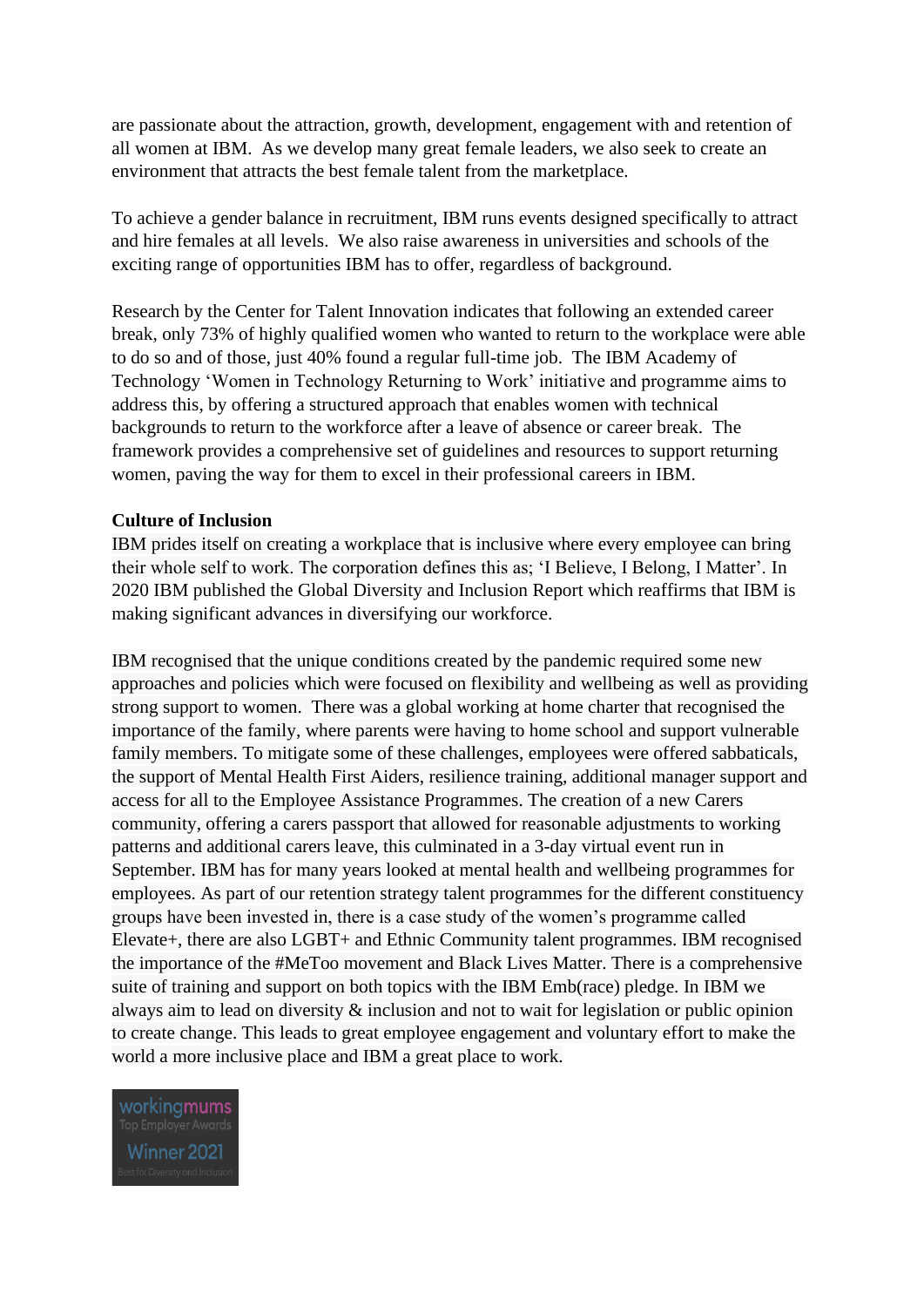In 2021 IBM UK was recognised by workingmums Top Employer Awards, winning the Best for Diversity and Inclusion Award which recognises the actions taken during the Covid-19 pandemic to support our workforce and ensure equality of opportunity for all.

Attracting, retaining, and developing female talent across the world is not only essential to IBM's company culture, but also a business imperative. Women have played a critical role in driving innovation at IBM since its founding in 1911. Globally, across industries in the business world, women represent just 26% of the AI workforce. In response, we created the annual Women Leaders in AI Program in 2019, as a force for change, because we believe inclusivity and gender equality drive better outcomes. We are also proud to have showcased more than 100 women-led projects using IBM's portfolio of AI solutions.

Mentorship and sponsorship are at the forefront of IBM's company culture. We currently have 45 active Women's Business Resource Groups (BRGs) worldwide. These groups have executive sponsorship and a mission to help members expand their personal and professional networks, develop their skills, receive mentorship and sponsorship and advocate for issues important to women at IBM and in the world. In the UK the ConnectingWomen@IBM Business Resource Group provides opportunities for IBM women to extend their network, share experiences and attend workshops, including shared events with other major IT companies participating in the 'Connecting Women in Technology' (CWT) network.

MeForShe@IBM is a solidarity campaign for the advancement of women, initiated by UN Women and promoted within IBM UK & Ireland. Gender equality has often been for women by women; however, all genders have a role to play and MeForShe actively mobilises this 'new' demographic to re-energise and accelerate progress towards the achievement of gender equality. Its goal is to achieve equality by encouraging men and boys to be agents of change and act against negative inequalities faced by women and girls. We encourage all IBMers to sign up to this programme and become advocates.

At IBM, we want to normalize the conversation on menopause and ensure all impacted women can receive the support they might need during this life stage. There are several resources available including education for all IBM employees, personal stories and additional resources to support women.

To further support its employees, IBM has developed a specific programme of training to help all employees identify, address and seek support in instances of Sexual Harassment and Workplace Bullying to drive prevention of such behaviours. Additional voluntary training includes the Be Equal Ally Badge, which is earned by IBMers who demonstrate volunteer effort and advocacy representation in support of IBM's diversity, inclusion, allyship, talent and business priorities.